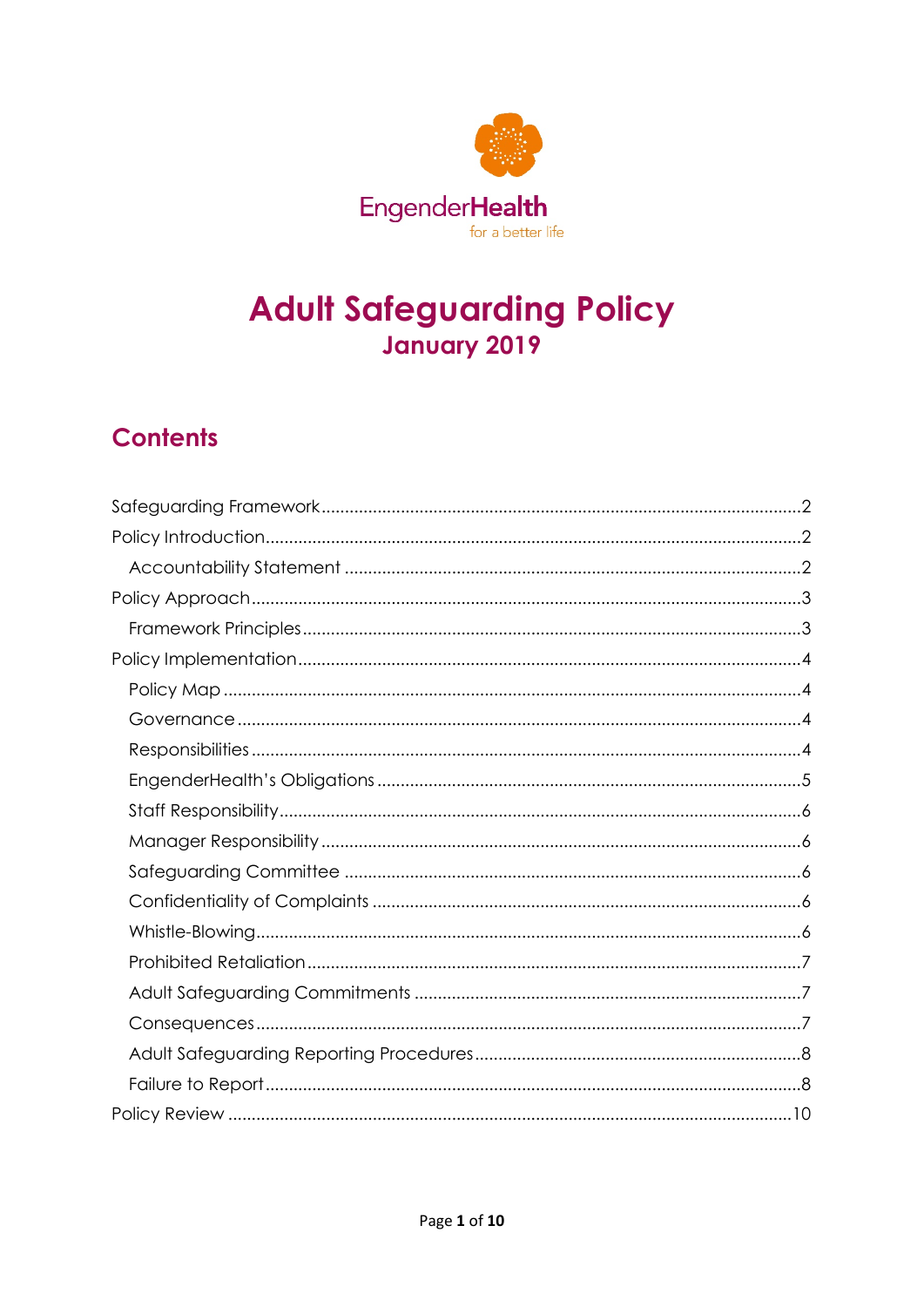# <span id="page-1-0"></span>**Safeguarding Framework**

This document is part of EngenderHealth's Safeguarding Framework that consists of this policy, procedures and resources.



# <span id="page-1-1"></span>**Policy Introduction**

EngenderHealth is committed to protecting adults regardless of age, gender, disability, or ethnic origin from any form of harm, abuse, neglect or exploitation. EngenderHealth has a zero tolerance for abuse of adults at risk in any form.

The purpose of the Adult Safeguarding Policy is to ensure that all EngenderHealth staff, associates, and partners are aware of their role and responsibilities in keeping vulnerable adults safe from harm. The policy clarifies definitions and responsibilities regarding prohibited behaviour and the associated procedures outline the reporting and investigation processes.

# <span id="page-1-2"></span>*Accountability Statement*

EngenderHealth takes this policy very seriously, and the mandate prohibiting any form of harm to adults comes from EngenderHealth's Executive Team (ET) and Board of Directors.

The Adult Safeguarding Policy applies to all EngenderHealth staff members, associates, and partners who must comply with its requirements and understand the sanctions that may be applied for breaches of the policy. Where required by law or local practices, EngenderHealth or Country Offices may enhance the standards as set out in this policy. This commitment will be evidenced through signing the policy and the Code of Conduct. Training in this policy is mandatory for all EngenderHealth staff members, associates, and partners.

The Board of EngenderHealth is ultimately accountable for this policy. The CEO, ET and directors of EngenderHealth are responsible for its implementation. It is the responsibility of all representatives of EngenderHealth to raise any concerns regarding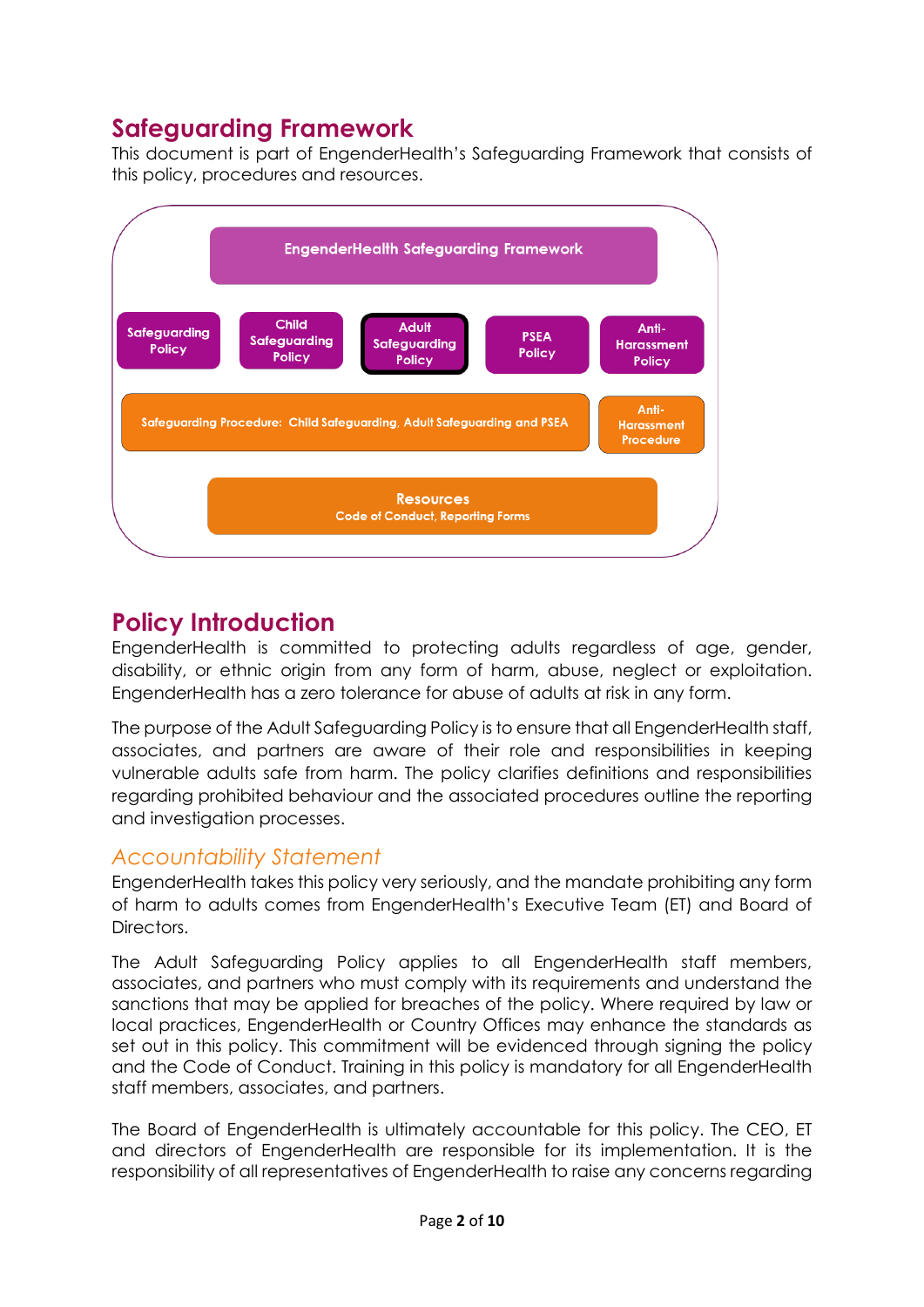sexual exploitation and abuse. EngenderHealth takes all concerns and complaints seriously and will initiate a comprehensive investigation of complaints that are in violation of this policy and take disciplinary and possibly legal action as warranted.

# <span id="page-2-0"></span>**Policy Approach**

This policy details how EngenderHealth achieves its obligations and applies to all staff, associates and partners regardless of their location.

## <span id="page-2-1"></span>*Framework Principles*

This policy and the entire Safeguarding Framework are guided by the following principles:

# **Safeguarding**

EngenderHealth is committed to all community members as outlined in the definitions as having the right to safeguarding and protection from sexual exploitation and abuse irrespective of ability, ethnicity, faith, gender, sexuality, and culture. A key principle within this is that all processes are survivor led. EngenderHealth commits to survivors leading the complaint process where it is possible and appropriate to do so.

# **Shared Responsibility**

For the adult safeguarding policies and practices to be effective in reducing the risks to beneficiaries and communities, all at EngenderHealth must share the responsibility for implementation and improvement. As such, a failure at one level of the organization constitutes a failure at all levels of the organization.

# **Effective Communication**

EngenderHealth effectively communicates with all staff, associates, and partners in simple and accessible language to create a positive and accessible culture where responsibilities for adult safeguarding are clear.

# **Continuous Improvement**

EngenderHealth provides assessment, reflection and feedback mechanisms to inform the organisation of any improvements that can be made to policies and practices. These mechanisms include quarterly incident reviews, regular safeguarding audits, as well as regular policy review and refresher training.



# **Dignity and Respect**

EngenderHealth creates a work environment where the principles of dignity and respect for all staff, associates, and partners, in all locations are at the heart of what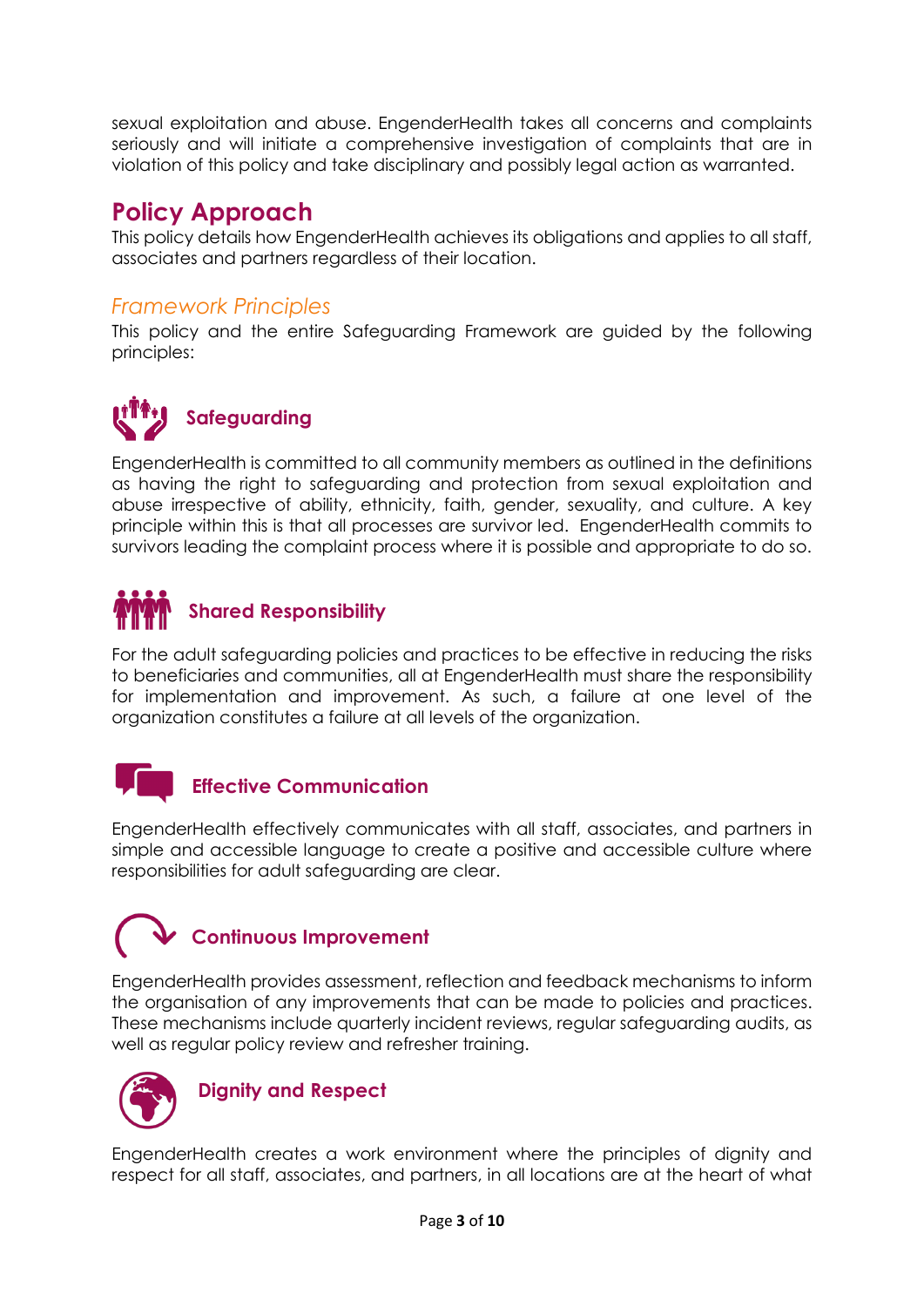the organisation does. Included in this are the principles of being non-judgemental when hearing the concerns and complaints of survivors of sexual exploitation and abuse.



EngenderHealth has zero tolerance for any forms of harm to vulnerable adults.



EngenderHealth is committed to confidentiality and information will not be shared outside of the Safeguarding Committee unless it is absolutely necessary, and the safety of the person involved is a concern.

# <span id="page-3-0"></span>**Policy Implementation**

### <span id="page-3-1"></span>*Policy Map*

This policy will guide EngenderHealth staff, associates, and partners through the definitions as they relate to vulnerable and at-risk adults. The associated procedures and resources will provide information on how to report any complaints, the format of the reporting, and how these complaints will be managed.

## <span id="page-3-2"></span>*Governance*

The Chief Executive Officer (CEO), together with the Board of Directors, has ultimate responsibility for this policy and its proper management, using a systematic approach. As such, the CEO and the Board of Directors will receive a summary of any reported sexual exploitation and abuse incidents and follow-up measures taken at each Executive Team meeting and Board meeting, respectively.

## <span id="page-3-3"></span>*Responsibilities*

EngenderHealth is committed to following through on the following measures in order to ensure that the organisation is observing its adult safeguarding commitments: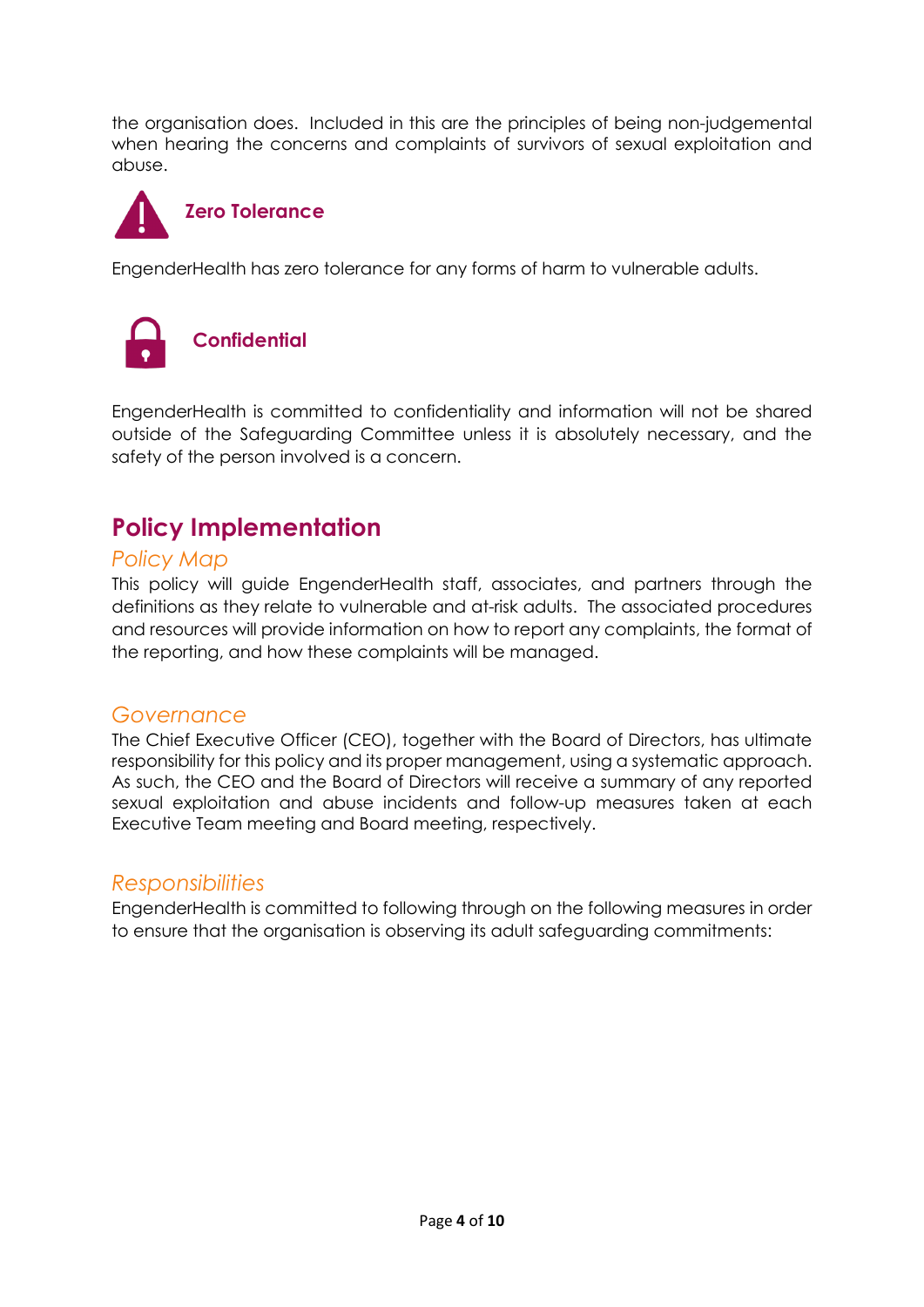

These commitments are fully outlined in the Safeguarding Policy.

#### <span id="page-4-0"></span>*EngenderHealth's Obligations*

EngenderHealth believes that all vulnerable and at-risk adults have a right to live their lives free from harm including abuse, neglect and exploitation and will not tolerate its staff, associates or partners engaging in any sort of behaviour that puts beneficiaries or communities at risk. To that end, EngenderHealth commits to:

- 1. Creating a safe culture for both those it serves and those who work for and represent the organisation.
- 2. Following through on any complaints and concerns in a timely manner through its Safeguarding Committee and taking each complaint seriously.
- 3. Safeguarding adults at risk by valuing, listening to and respecting them.
- 4. Sensitising staff, associates, and partners around how to make a complaint.
- 5. Ensuring zero tolerance towards harm, abuse, neglect, or exploitation of vulnerable adults.
- 6. Building a culture of dignity, honor and respect where all those who work with and are served by EngenderHealth feel empowered to report complaints.
- 7. Educating staff, associates, and partners that any form of harm, abuse, neglect, or exploitation of vulnerable adults constitutes gross misconduct and are grounds for termination of employment and possibly legal action.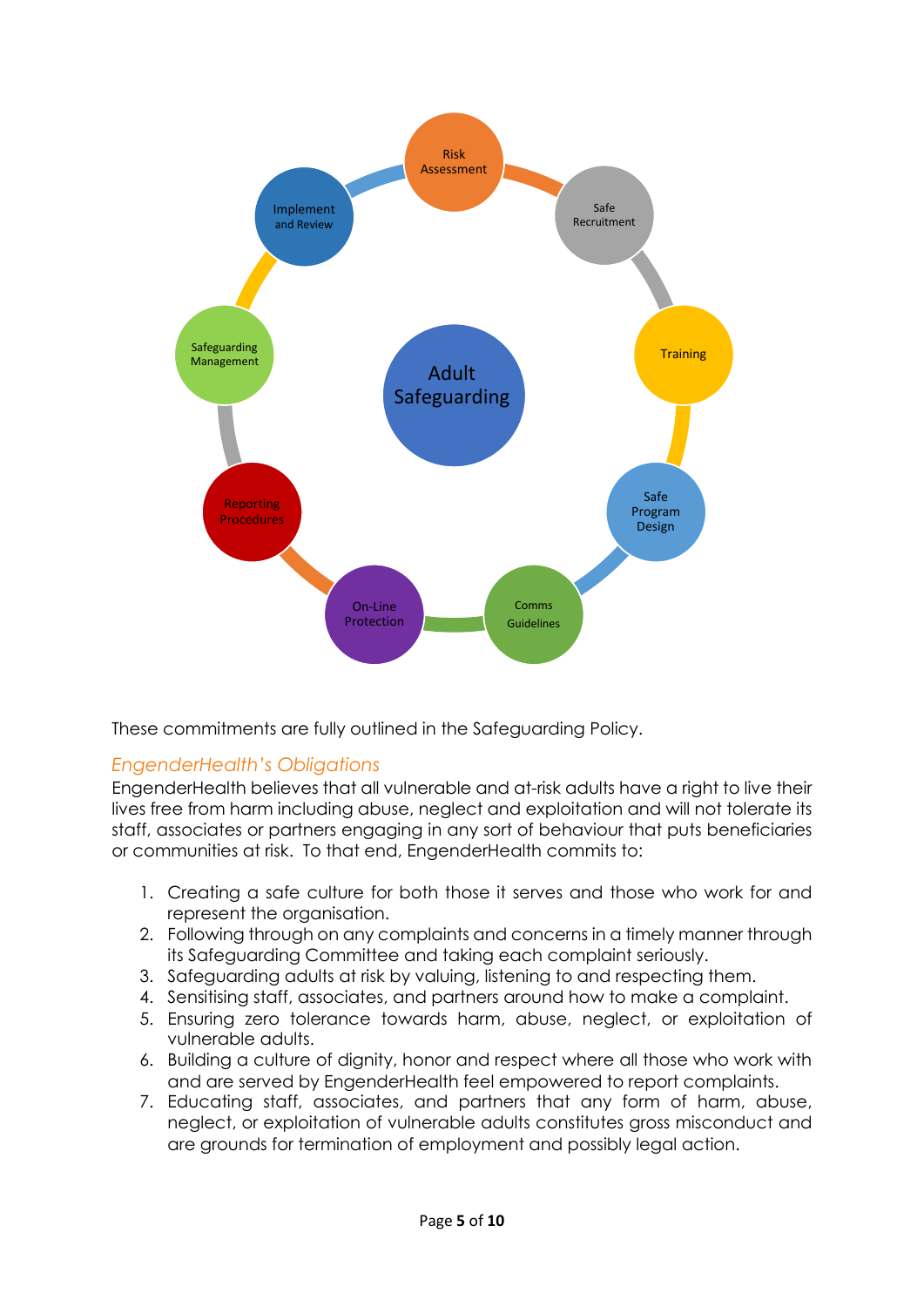- 8. Providing information on how to report complaints and the investigation procedure.
- 9. Ensuring that all staff, associates, and partners have access to the adult safeguarding policy and procedures as well as all other related safeguarding policies.
- 10. Providing training to all staff, associates, and partners on adult safeguarding.

#### <span id="page-5-0"></span>*Staff Responsibility*

All staff, associates, and partners are required to adhere to this policy at all times and are obliged to report any suspicions of violation of adult safeguarding. All staff, associates, and partners are required to sign the associated Code of Conduct and an acknowledgement of having read and understood the policy.

#### <span id="page-5-1"></span>*Manager Responsibility*

All Managers and Directors hold overall accountability for this Policy and its Implementation. Managers also have a responsibility to support and develop systems that maintain an environment where all parties involved with EngenderHealth understand how to behave, how to raise complaints and concerns, and what action will be taken.

#### <span id="page-5-2"></span>*Safeguarding Committee*

A Safeguarding Committee has been established at the HQ level as well as in each field location to manage any adult safeguarding reports. Please see the Safeguarding Policy for further details.

#### <span id="page-5-3"></span>*Confidentiality of Complaints*

EngenderHealth will protect the confidentiality of adult safeguarding allegations to the greatest extent possible in order to protect the integrity of the investigation and prevent embarrassment, further discrimination or harassment, or retaliation.

Confidential or sensitive information obtained by any staff member during the course of an investigation shall not be disclosed to others unless required by law. Concerns of individuals regarding confidentiality of information provided by them will be handled as sensitively as possible, and information shall not unnecessarily be disclosed to others.

EngenderHealth cannot guarantee, however, complete confidentiality, because the organisation cannot conduct an effective investigation without revealing certain information to the alleged perpetrator and potential witnesses. EngenderHealth will share information about allegations of adult safeguarding only with those who need to know about it. Records relating to adult safeguarding complaints will also be kept confidential on the same basis.

#### <span id="page-5-4"></span>*Whistle-Blowing*

As referred to in EngenderHealth's whistle-blowing policy, all disclosures will be treated in confidence. EngenderHealth maintains a third-party secure reporting system through EthicsPoint to ensure that all staff, associates, and partners have recourse in the event of possible misconduct. Reports may be submitted anonymously for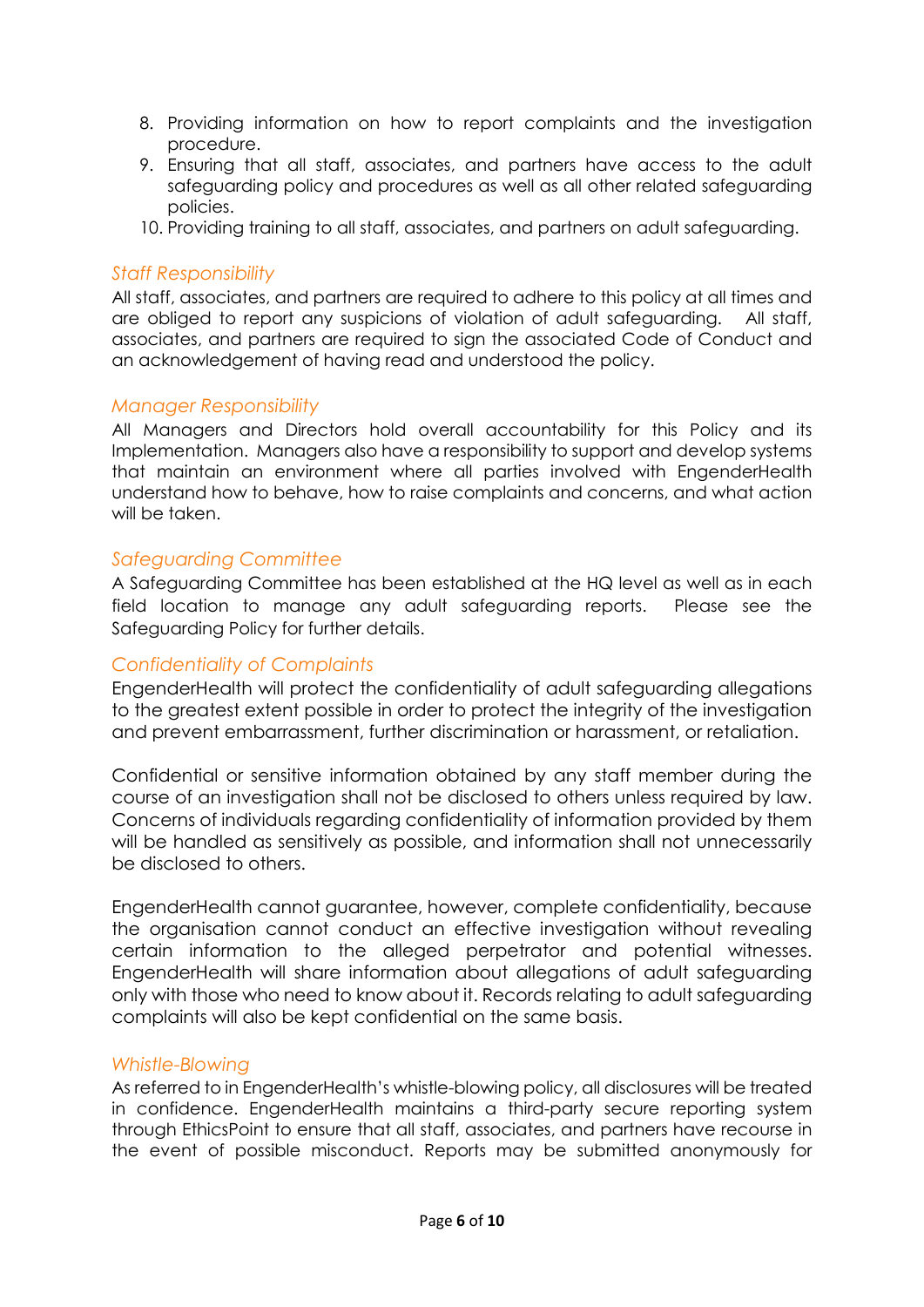investigation via www.ethicspoint.com or by calling the US hotline at 1-866-739-4117 or the country number found at the same webpage.

### <span id="page-6-0"></span>*Prohibited Retaliation*

EngenderHealth maintains a zero-tolerance policy for retaliation against anyone for reporting adult safeguarding, assisting in making a complaint, or participating in an investigation.

Any staff, associate, or partner who makes a good-faith complaint of adult safeguarding, assists, testifies, or participates in any investigation or proceeding or who reasonably opposes such conduct in the workplace will not be adversely affected in the terms and conditions of his or her employment and will not be discriminated against or discharged for engaging in such activity.

## <span id="page-6-1"></span>*Adult Safeguarding Commitments*

All EngenderHealth staff, associates, and partners are expected to conduct themselves in accordance with the adult safeguarding policy. Following are the core commitments relating to adult safeguarding that all staff, associates, and partners are expected to follow. The following behaviours are prohibited:

#### **Sexual Activity with Vulnerable Adults**

Sexual activity with vulnerable adults, as outlined in the definitions, is prohibited.

#### **Vulnerable Adult Abuse**

As outlined in the definitions, any form of vulnerable adult abuse including, but not limited to, physical, sexual, psychological, financial/ material, discriminatory, domestic abuse, and self-neglect are prohibited under this policy.

#### **Sexual Exploitation or Abuse**

As outlined in the Preventing Sexual Exploitation and Abuse Policy, any sexual exploitation or abuse of a vulnerable adult is prohibited.

#### **Coercion**

Any form of coercion as outlined in the definitions with vulnerable adults is prohibited.

This list may be expanded at any time and details will be communicated with staff, associates and partners through the Safeguarding Committee.

#### <span id="page-6-2"></span>*Consequences*

Any staff, associate, or partner who is in violation of the adult safeguarding policy will face disciplinary procedures, which may result in disciplinary action, termination of employment or contract and/or referral to the appropriate law enforcement agency or legal authority.

#### Communication and Training

It is EngenderHealth's responsibility to ensure that all staff, associates, and partners are aware and fully compliant with the adult safeguarding policy. In order to take the steps to prevent any forms of harm or abuse, EngenderHealth will ensure that: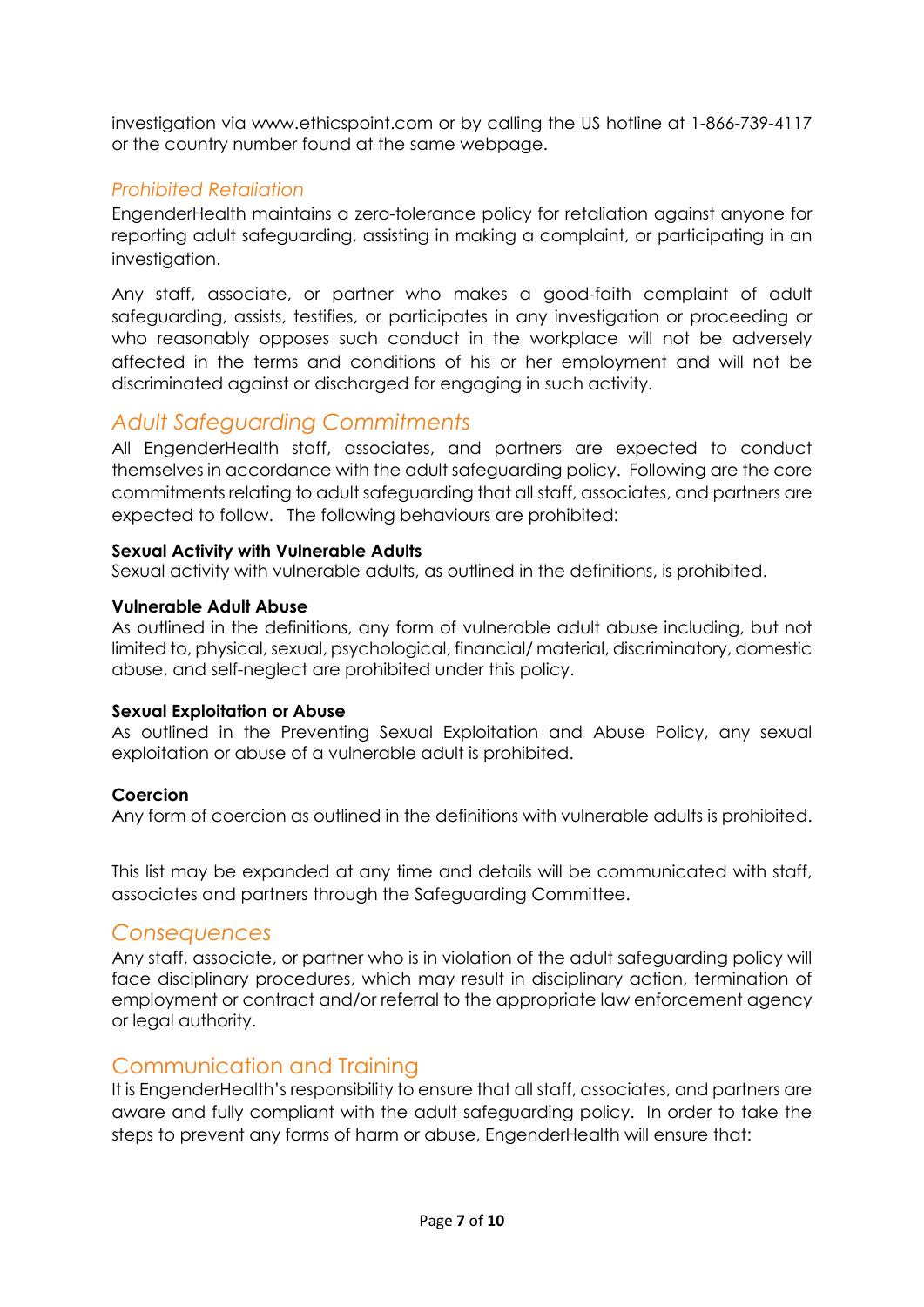- 1. Training is provided for all staff who have a specific responsibility for implementing this policy and associated procedure or who may be involved in dealing with complaints which arise.
- 2. Awareness raising training is provided to all staff, associates, and partners on adult safeguarding. The training will equip staff, associates, and partners to develop awareness as well as an understanding of when and how to report any concerns.
- 3. Proactive steps are taken to communicate the zero-tolerance message.
- 4. All staff is informed of and trained in the policy and procedure.
- 5. All staff is aware of the definitions under this policy.
- 6. All staff is aware of reporting procedures.
- 7. All staff has signed and acknowledgement that they have read and understood the policy.

## <span id="page-7-0"></span>*Adult Safeguarding Reporting Procedures*

The associated procedures document outlines how to report any incidents of adult safeguarding.

## <span id="page-7-1"></span>*Failure to Report*

It is the duty and the responsibility of all staff, associates, and partners to report any adult safeguarding concerns. Failure to report may lead to disciplinary action.

### **Definitions**

#### **Safeguarding adults at risk**

Safeguarding adults at risk is the process of protecting adults from abuse or neglect, enabling the adults to maintain control over their lives and make informed choices without coercion. It involves empowering adults at risk, consulting them before taking action unless someone lacks the capacity to make a decision, or their mental health poses a risk to their own or someone else's safety, in which case, always acting in his or her best interests.[1](#page-7-2)

#### **Vulnerable adults**

#### **Vulnerable adults are defined as:**

• Those aged over 18 years and who identify themselves as unable to take care of themselves/ protect themselves from harm or exploitation; or

• Who, due to their gender, mental or physical health, disability, ethnicity, religious identity, sexual orientation, economic or social status, or as a result of disasters and conflicts, are deemed to be at risk.

#### **Vulnerable Adult Abuse[2](#page-7-3)**

A vulnerable adult is defined as someone "who is or may be in need of community care services by reason of mental or other disability, age or illness; and who is or may be unable to take care of him or herself, or unable to protect him or herself against significant harm or exploitation". Vulnerable adult abuse can take many forms

<span id="page-7-2"></span> <sup>1</sup> Oxfam GB Safeguarding Adults Policy May 2018

<span id="page-7-3"></span><sup>2</sup> Indirect Government Services Recognising Adult Abuse, Exploitation and Neglect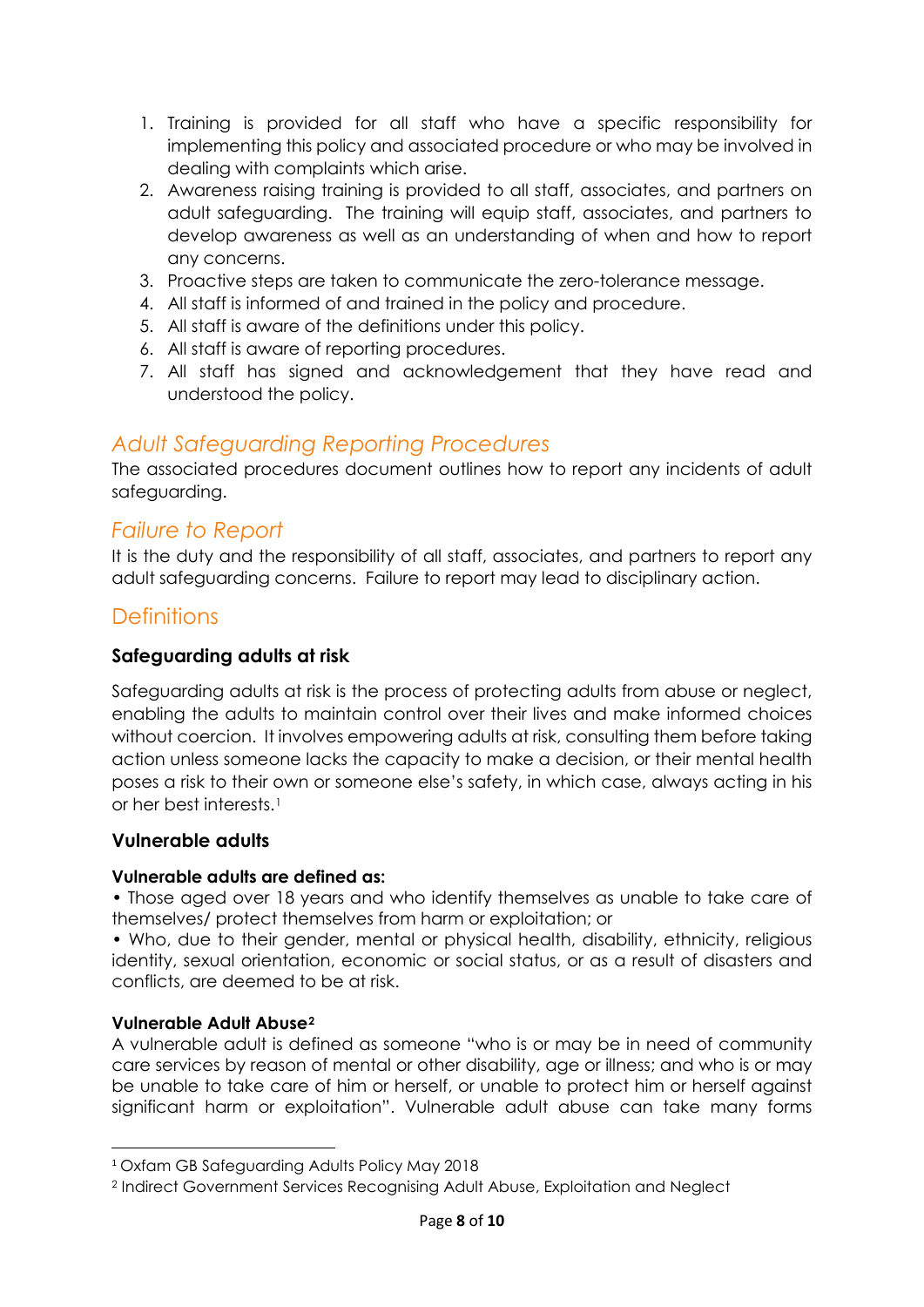including: physical, sexual, psychological, financial/ material, discriminatory, domestic abuse and self-neglect.[3](#page-8-0)

**Physical** – Physical abuse occurs when a person purposefully injures or threatens to injure a vulnerable adult. It includes, but is not limited to, hitting, slapping, pushing, kicking, misuse of medication, unlawful or inappropriate restraint and inappropriate physical sanctions.

**Sexual** – is unwanted sexual activity or behaviour that happens without consent or understanding

**Psychological** –is emotional abuse which causes distress and can be verbal and nonverbal

**Financial and material** – includes theft, fraud, exploitation and pressure in connection to wills, property, inheritance and financial transactions, or inciting an adult at risk to do any of these things on another individual's behalf; it may also involve the misuse or misappropriation of property, possessions and benefits of an adult at risk

**Discriminatory-** includes abuse based on an individual's race, gender, disability, faith, sexual orientation, or age; and other forms of harassment, slurs or similar treatment or hate crime/incident

**Neglect or self-neglect** - includes a wide range of behaviours such as neglecting to care for one's own personal hygiene or health. Neglect also includes the failure to provide a vulnerable adult with the conditions that are culturally accepted as being essential for their physical and emotional development and well-being.

**Domestic Abuse** – is "any incident or pattern of incidents of controlling, coercive or threatening behaviour, violence or abuse between those aged 16 or over who are, or have been, intimate partners or family members regardless of gender or sexuality["4](#page-8-1)

#### **Coercion**

Coercion covers a whole spectrum of degrees of force. Apart from physical force, it may involve psychological intimidation, blackmail or other threats. For instance, threats of being dismissed from a job or of not obtaining a job that is sought. It may also occur when a person is unable to give consent. For example, while drunk, drugged, asleep or mentally incapable of understanding the situation[.5](#page-8-2)

#### **Sexual Exploitation**

The term "sexual exploitation" means any actual or attempted abuse of a position of vulnerability, differential power, or trust, for sexual purposes, including, but not limited to, profiting monetarily, socially or politically from the sexual exploitation of another.<sup>[6](#page-8-3)</sup>

 $\overline{a}$ 

<span id="page-8-0"></span><sup>3</sup> Department of Health and Social Care No Secrets: guidance on protecting vulnerable adults in care

<span id="page-8-1"></span><sup>4</sup> Home Office Guidance: Domestic Violence and Abuse

<span id="page-8-2"></span><sup>5</sup> World Health Organization World Report on Violence and Health (2002)

<span id="page-8-3"></span><sup>6</sup> Ibid.